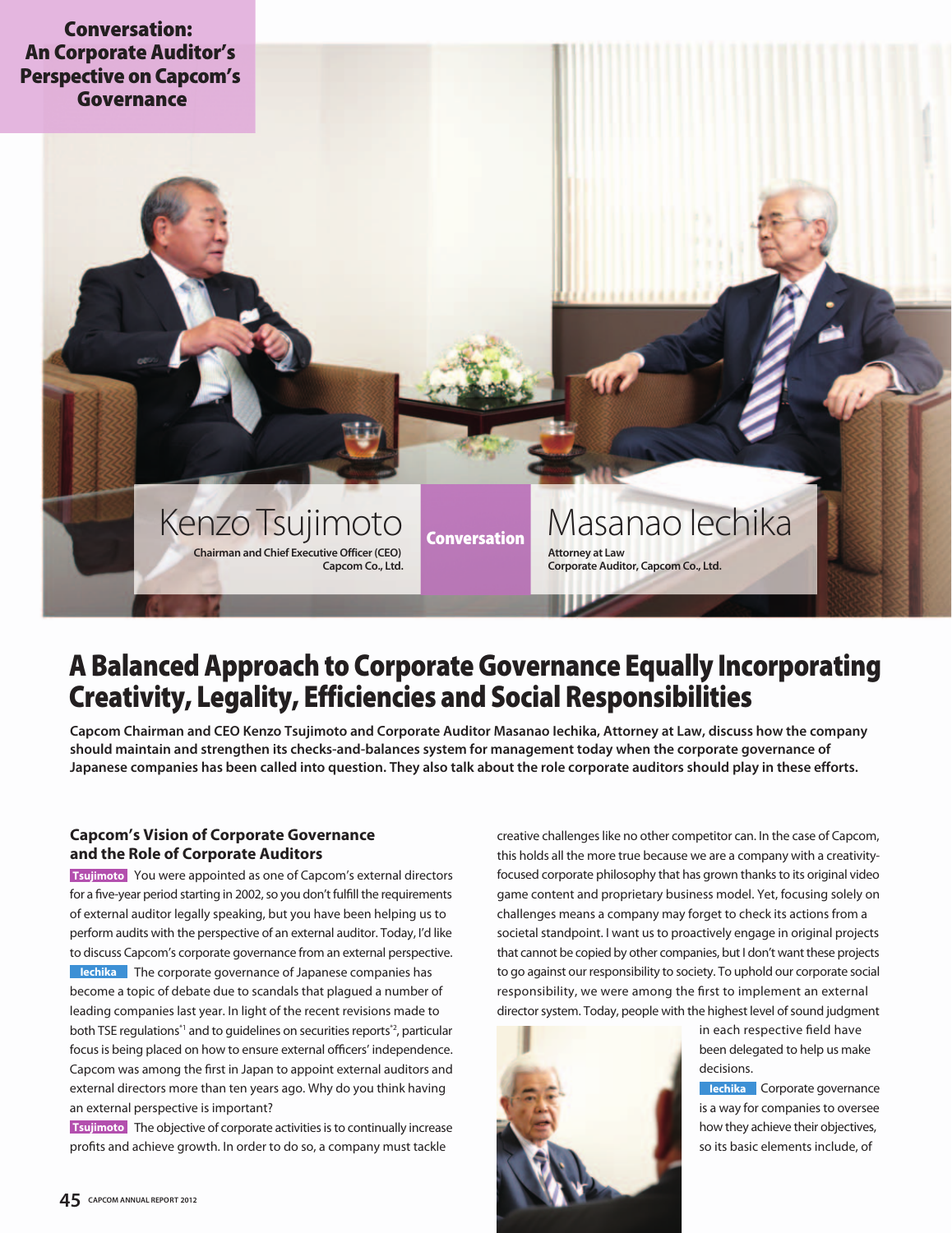course, not only the legality of management, but also increasing efficiencies —neither of which inhibits the growth of a company. However, it's important for corporate governance to strike a sound balance between efficiencies and legality as well as corporate social responsibilities. Corporate officers focused on maximizing profits should not be placed in control of everything. This is why I believe the importance of external officers is growing because they serve as coordinators in this regard.

**Tsujimoto** Just as you point out, this balance is extremely vital. A company must not engage in actions contrary to its social responsibilities just for the sake of profits, but on the other hand, a company must not lose its creativity, or the source of its competitiveness, by getting too caught up in common practices. To strike a balance, each department must quickly identify any of its functions that are not working effectively and implement continual improvements after thoroughly addressing the problem.

 As for our internal control in terms of finances, we closely monitor management indicators using a company-wide information system, with top management constantly checking numbers worldwide and for every business division to immediately identify problems. In 2011, we instituted an Corporate Auditing officer system to develop a more detailed check system for each of our operations. Nevertheless, there is still the potential for top management to neglect its duty of legal compliance, so external officers are in place to point out issues. I believe this structure helps ensure Capcom's steady profitability.

**In addition to rigorous accounting checks, we have also** begun audits performed by officers well versed in the video game industry through the establishment of our own operational audit officer system. In this sense, I believe we have a well-balanced system in place. I am also aware that our role as corporate auditors to govern this system has become even more important.

# **Reinforcing the Company's Audit Functions Requires All Divisions to Change Their Mindset**

**Interface Chapan's corporate auditor system has seen the role of** corporate auditors independent from management strengthened over the last half century or so. Of course, mechanisms have been developed to this end, but in order to achieve the true function of this system it's just as important to cultivate the human resources needed to run the system and to ensure the entire company has a solid awareness of the importance of this system.

**Tsujimoto** The same can be said for Capcom's corporate auditor system. **IECHIKA** Similar to what I just mentioned, Capcom has a highly developed corporate auditor system and organizational system, and the company runs these systems very effectively. If I had one request it would be to step up support provided from each division, since it's almost impossible for the current number of corporate auditors to perform audits on all business divisions. In other words, I'd like all groups and divisions to be fully aware that thorough audits are very important for the company.

**Tsujimoto** I also believe this change in mindset is important. Unlike the time of our founding, we have grown into a large company, and have more shareholders with high expectations of us. In this regard, all employees must be keenly aware of safeguarding our profitability. The

key to this will be developing a corporate culture where managers frankly report projects that are not making progress according to plan and then action is taken as an entire organization to make



improvements. Hiding failures will cause the eventual downfall of the company. Senior management will also ensure that those in charge of our frontlines in the Accounting Department, Finance Department and General Affairs Department will act with shareholder returns in mind. **IECHIKA** This type of corporate culture will ensure that employees properly report problems when they are found so that the entire organization is aware. This will enable top management to take the most appropriate measure. This will also make our work as corporate auditors easier as well.

# **Preventing Improprieties before They Happen and Reinforcing the Company's Overseas Auditing Set to Become Key Issues**

 What are some of the things you place the most emphasis **Tsujimoto** on as a corporate auditor?

**Interface A corporate auditor's fundamental mission is to find** management improprieties, but I believe working to prevent these improprieties from occurring in the first place is even more important. In recent years, the law world calls it "preventative legal work". Essentially, appropriate measures are taken well in advance to stave off potential future disputes. In this regard, we have also coined the phrase "preventative audit work". Although it may be quite difficult, I believe this "preventative work" will grow even more important going forward from the perspective of incorporating greater external perspectives. **Tsujimoto** I feel the same way about preventing improprieties before they occur. In order to meet the expectations of stakeholders and shareholders, I'd like Capcom to strive to prevent improprieties using a rigorous system of checks. This is because even the smallest incident, if left unattended, can develop into a major scandal in the future.

**Inchika** Another important topic for the future is audits outside of Japan. With the growth of our business around the world, we will need to further strengthen audits of our overseas subsidiaries. Capcom is focusing particularly on growth in Asia, so we will also need to raise the bar of our auditing functions globally.

 We have been performing rigorous checks of our overseas **Tsujimoto** subsidiaries for some time now using the aforementioned management information system. The focus of these audits was subsidiaries in the United States and Europe, which made it quite easy to create an auditing system. As you point out, though, emerging countries in Asia have far different business practices and cultures, and legal revisions occur much more frequently. This means that we need to perform rigorous audits not only with internal resources, but also using external professionals as well. At present, our auditing company has created a special team for us in local markets, and I also hope that our corporate auditors will broaden their auditing focus as well. This will mean that you [Mr. Iechika] will be requested to do more, so I ask for your understanding and assistance in this manner going forward.

<sup>\*1</sup> In May 2012, the Tokyo Stock Exchange (TSE) made revisions to its listing regulations, which

included an entry on expanding information disclosures pertaining to "independent directors". \*2 In March 2012, a Cabinet Office Order was promulgated and enacted to reinforce disclosures on

 <sup>&</sup>quot;independent directors" in securities reports and other corporate filings.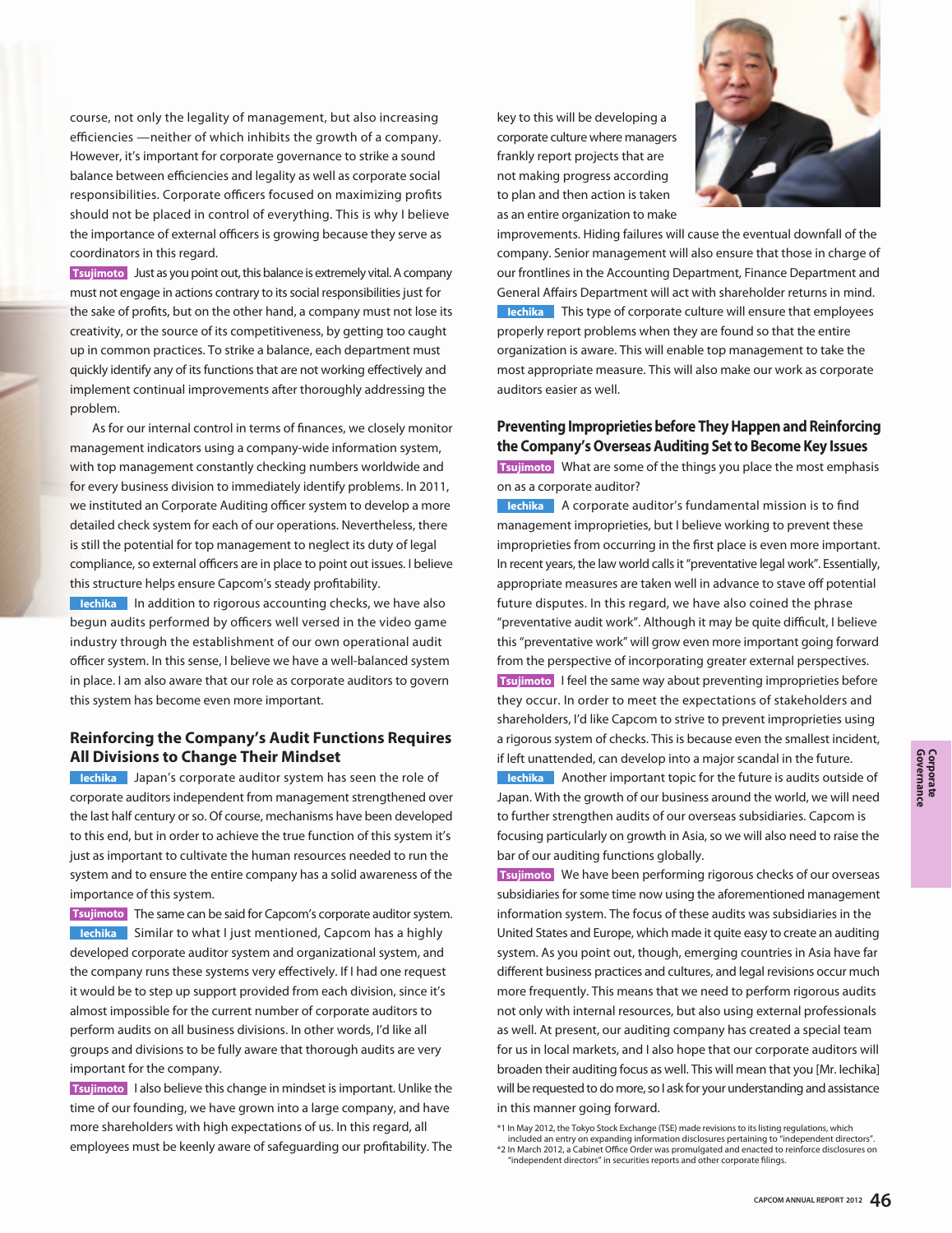# **Corporate Governance Structure and Initiatives**

**Shareholders and investors have made the practical and effective functioning of internal control into a key issue amidst an epidemic of corporate misconduct in Japan and overseas. In this section, Capcom will explain the corporate governance structure and mechanisms that it has initiated so far based on the key concepts of effectiveness and visibility in terms of the results of third party assessment. (Assessment areas are highlighted in yellow)**



## **Corporate Governance Structure**

# **Enhancing Management Health and Transparency while Responding to Changes in the Environment**

Capcom is aware that comprehensive corporate governance ranks among management's most important priorities. We make the utmost effort to enhance management health and transparency and maintain an organization that is responsive to changes in the business environment while focusing efforts on improving the satisfaction of shareholders, customers, employees and all our stakeholders. The introduction of a Corporate Officer System, part of our management system reforms, established a clear separation between the responsibilities of the Board of Directors and the corporate officers and facilitates faster decision-making and more flexible execution of operations while heightening management efficiency. In addition, we make an effort to ensure fairness and improve reliability by raising the level of our Board of Directors monitoring function with three external directors and two external auditors.

#### **1 Shareholders' Meeting**

# **Avoiding the Same Meeting Date as Other Companies and Encouraging Shareholders to Exercise Their Voting Rights**

Capcom's general shareholders' meeting serves as its highest decision-making body and determines important matters as well as reports audit results of consolidated financial statements.

We have scheduled the meeting to take place around 10 days prior to the date on which most other companies in Japan hold their general shareholders' meetings to ensure as many shareholders as possible can be in attendance. We have also made it possible for shareholders to exercise their voting rights over the Internet using a computer or smartphone. In addition, we participate in an electronic voting rights exercise platform for institutional investors.

 A total of six resolutions were proposed at this year's shareholders' meeting, including on the issues of the "Proposed Appropriation of Retained Earnings" and the "Election of Four Corporate Auditors". Each of the six resolutions were approved and passed.

**For more details, please see "Shareholders' Meeting Resolutions" on page 50.**

# **2 Board of Directors**

# **Management Decisions that Incorporate Outside Opinions**

The Board of Directors consists of 11 members, meets regularly once a month and holds extraordinary meetings when necessary. Three of the 11 members are external directors, whose opinions, advice and feedback invigorate and improve the transparency and reliability of the Board of Directors while strengthening the management monitoring function. During the period under review, the Board of Directors met 16 times, engaging in lively discussions concerning reported items and matters for resolution. Moreover, we established a Remuneration Committee chaired by an external director to determine fair and appropriate compensation for directors. Also, two external directors appointed independent directors to avoid any conflict of interest among general shareholders in terms of decision-making.

 Capcom has established a database of information on the company's business conditions, including at its overseas subsidiaries, so that its directors can correct monitor the status of the entire company.

**For more on external directors, please see "External Director/External Auditor" on page 49.**

#### ■ **Officer Remuneration (Fiscal 2011)**

|                                        | No. of People | <b>Remuneration Amount</b> |
|----------------------------------------|---------------|----------------------------|
| Directors (External Directors)         | 11(3)         | ¥573 million (¥32 million) |
| Corporate Auditors (External Auditors) | 5(3)          | ¥42 million (¥16 million)  |

\* Above includes director's bonus of ¥127 million for business activities in this fiscal year.

#### **3 Board of Corporate Auditors**

# **Accounting Auditors Partner with Internal Auditing Department to Monitor Management**

Capcom has adopted a corporate auditor system consisting of four members, two of whom are external auditors. In addition to formulating auditing policies and providing consultation regarding audit results, members of the Board of Corporate Auditors submit items identified in the audit to the president and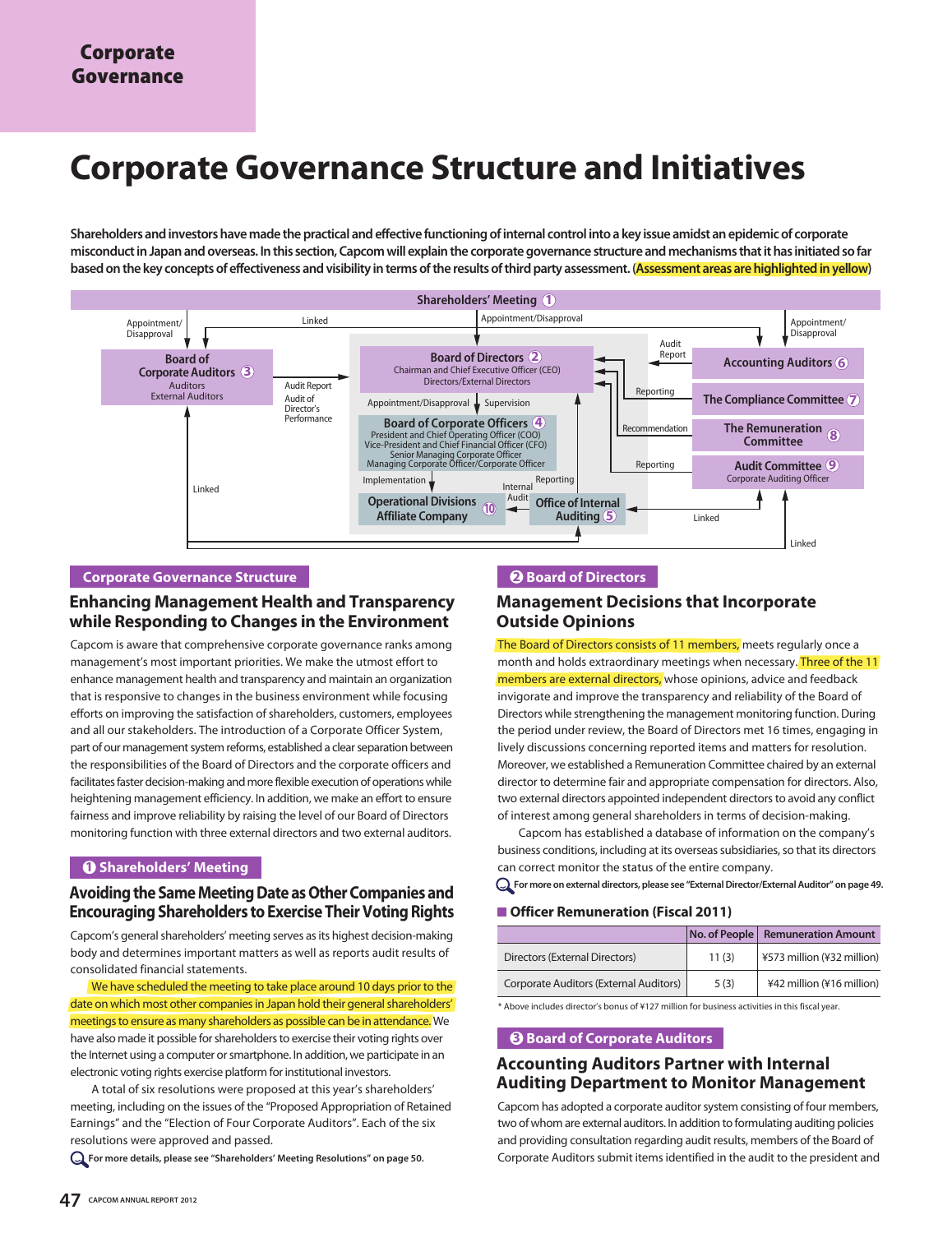exchange opinions and information with accounting auditors when appropriate.

 Capcom adopted the corporate auditor system over a company with committees because, in addition to the introduction of a Corporate Officer System, we had already introduced the company with committees concept of separating the monitoring and business operation functions through the appointment of three external directors and the establishment of a Remuneration Committee.

 Moreover, to improve the effectiveness and efficiency of the auditing function, the Audit Committee, Audit Office and auditors mutually. **For more on external auditors, please see "External Director/External Auditor" on page 49.**

### **4 Board of Corporate Officers**

# **Executing Operations Based on a Clear Management Policy**

The Board of Corporate Officers is composed of 15 members selected by the Board of Directors. Under the supervision of the Board of Directors, corporate officers promptly and precisely execute business activities based on management policy determined by the Board of Directors and take agile and appropriate response to rapid changes in the management environment when deemed necessary.

## **5 Office of Internal Auditing**

# **Ensuring and Verifying Legal Compliance and Operating Efficiencies**

The audit office conducts internal audits on all divisions of Capcom and works with corporate auditors to verify and ensure the legal compliance and efficiency of the company's operations. The audit office makes an effort to ensure that internal controls work effectively in every division and recommends improvements to audited divisions based on their findings.

## **6 Accounting Auditors**

# **Ensuring and Verifying Accounting Transparency**

Capcom has engaged KPMG AZSA LLC for financial audits as prescribed by the Companies Act and financial audits as prescribed by the Financial Instruments and Exchange Law. There is no relationship involving financial or other interests between Capcom and this audit corporation or the individuals at this firm who perform audits at Capcom.

#### **Auditor Remuneration (Fiscal 2011)**

|                               | <b>Remuneration Based on</b><br><b>Audit Operations</b> | <b>Remuneration Based on</b><br><b>Non-Audit Operations</b> |  |
|-------------------------------|---------------------------------------------------------|-------------------------------------------------------------|--|
| Delivery company              | ¥55 million                                             |                                                             |  |
| Consolidated subsidiary       | ¥2 million                                              |                                                             |  |
| Total                         | ¥57 million                                             |                                                             |  |
| <b>Auditing Company</b>       |                                                         | Name of Certified Public Accountants                        |  |
|                               | Designated and                                          | Shigeru Takahama                                            |  |
| <b>PricewaterhouseCoopers</b> | Engagement partner                                      | Masahiko Hagimori                                           |  |

\* Assistants to accounting audit operations

Certified public accountants: 4

Persons in charge of system audits and that have passed the certified public accountant exam: 13 \* Capcom's contract with PricewaterhouseCoopers expired on June 15, 2012, and the company decided to engage KPMG AZSA LLC as its new auditing company.

## **<sup>7</sup>** The Compliance Committee

# **Focusing on Compliance as an Important Management Issue**

The Compliance Committee, chaired by an external director licensed to practice law, meets quarterly to address various risks facing the company. The Compliance Committee receives reports on "period compliance checks" that investigate the business operations of each department semiannually and on the nature of inquiries made at the "Compliance Hotline", which serves as a whistle-blowing system for the company. These reports are also presented to the board of directors through the Compliance Committee, and when necessary, it will issue reminders and recommendations as well as provide advice.

### **8 The Remuneration Committee**

# **Reporting Details of Director Compensation**

Based on the amount agreed upon at the general shareholder's meeting, the Remuneration Committee recommends remuneration for each board member to the Board of Directors that is befitting and determined with consideration for each board member's title, duties, tenure, full/part-time service, etc., as well as Capcom's earnings and individual job performance. To ensure fairness and transparency, the committee chairman is an external director.

#### **9 Audit Committee**

# **Auditing Operations from a Risk Management Perspective**

The Audit Committee conducts audits from a different perspective than the auditors in the Audit Office. They focus on risk management in all businesses and regularly monitor execution of business duties in Group companies. They also collect and compile information through individual business auditor investigations, providing analysis and reports to the Board of Directors. Based on these reports, the board works to prevent risks and executes business reforms while accurately ascertaining business inefficiencies and business risks inherent in the Group from the perspectives of compliance, validity and efficiency. And, in the event of an unforeseen situation, the Audit Committee contributes to the formulation of appropriate management decisions by quickly providing the Board of Directors with a report examining and analyzing the causal factors in an attempt to minimize losses to the company.

### **10 Affiliate Companies**

# **Ensuring Effective Government through Close, Group-wide Collaboration**

We have developed a group-wide compliance framework through close communication and collaboration between parent company and subsidiaries based on monthly subsidiary board meetings and the "Management Regulations for Subsidiaries". Through this framework, we ensure that our operations are being undertaken properly so that corporate governance functions effectively.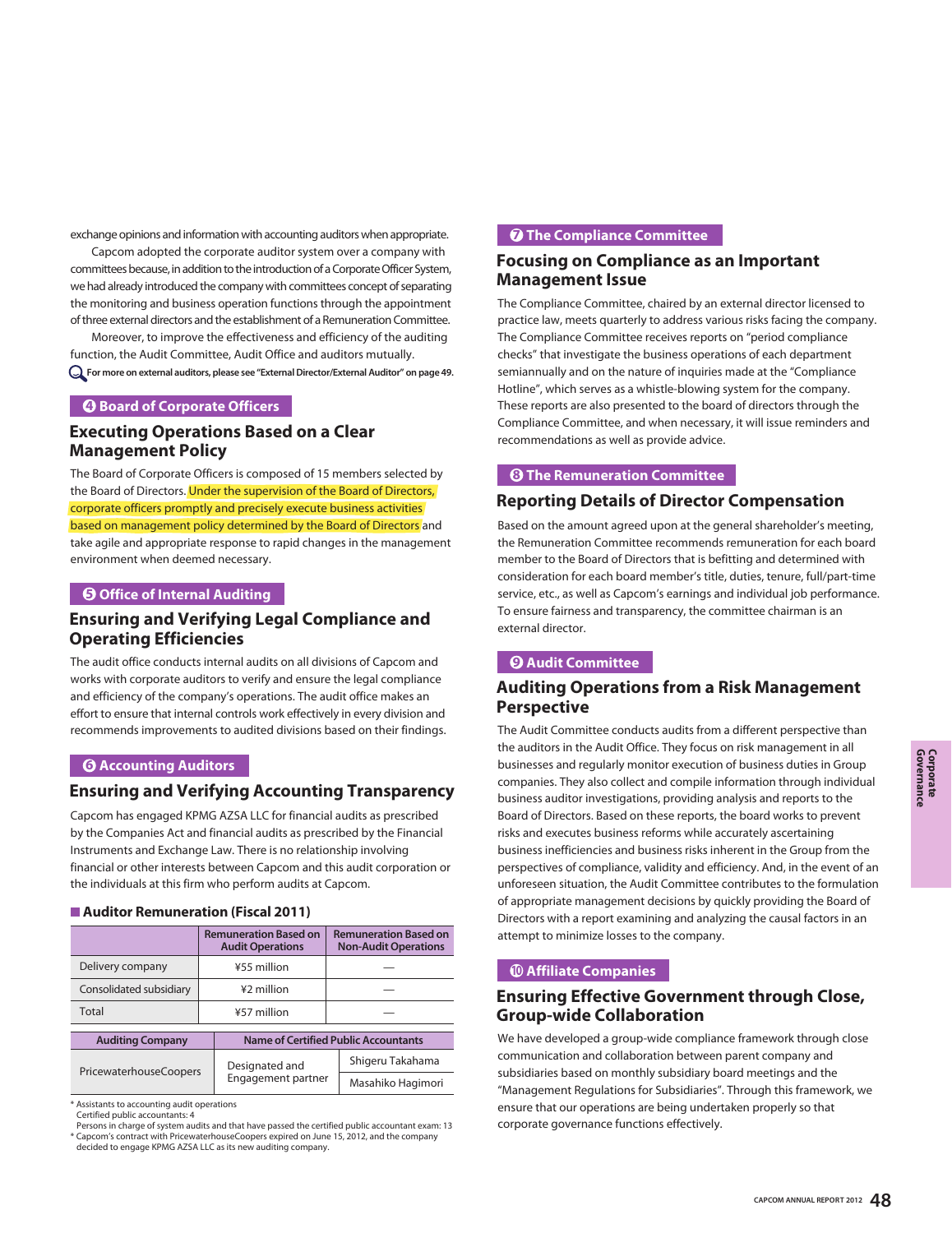# **Corporate Governance Structure and Initiatives**

# **External Director/External Auditor**

# **Using External Perspectives to Ensure Effective Governance**

External directors ensure the effectiveness of the corporate governance function by playing key roles in the Compliance and Remuneration Committees. They also focus efforts on compliance and the prevention of corrupt or illegal activities, and openly exchange opinions and provide counsel at Board of Director meetings in an effort to strengthen the management audit function.

 External auditors participate in Board of Directors and other important meetings, evaluating the directors' execution of their duties with an opinion of objectivity and fairness from the perspective of compliance and appropriateness.

 In addition, the Executive Secretariat Office (7 staff) and Audit Office (4 staff) provide support work to ensure that our external directors and external auditors can perform their duties effectively.

#### **Board of Directors/Board of Corporate Auditors Rate of Attendance (Fiscal 2011)**

|                      | <b>Name</b>       | <b>Board of Directors/Board of Corporate Auditors</b><br><b>Rate of Attendance</b>                                                                             |
|----------------------|-------------------|----------------------------------------------------------------------------------------------------------------------------------------------------------------|
|                      | Hiroshi Yasuda    | Attended all board meetings in fiscal 2011                                                                                                                     |
| External<br>Director | Makoto Matsuo     | Attended all board meetings in fiscal 2011                                                                                                                     |
|                      | Takayuki Morinaga | Attended 15 of 16 (93.8%) board meetings in fiscal 2011                                                                                                        |
| Koji Takito          |                   | Attended all board meetings and all corporate<br>auditor meetings in fiscal 2011                                                                               |
| External<br>Auditor  | Shigeru Miki      | Attended all five board meetings and all five<br>corporate auditor meetings held after his<br>appointment on December 1, 2011                                  |
|                      | Shoji Yamaguchi   | Did not attend any of the board meetings, but did<br>attend two of nine (22.2%) corporate auditor meetings,<br>held until his resignation on November 30, 2011 |

# **Reason for the Selection of External Directors (June 2012)**

**Hiroshi Yasuda:** Mr. Yasuda was selected as external director based his personality, acumen and previous appointments to important positions during his career. Mr. Yasuda serves as a member of the independent committee on takeover defense measures in his capacity as an external director independent from the executive management team. We have also determined none of the criteria inhibiting director independence as stipulated by the Tokyo Stock Exchange applies to him. Consequently, we have determined there is no potential conflict of interest with general shareholders in terms of his decision making. **Makoto Matsuo:** Mr. Matsuo was selected as external director in order to ensure the effectiveness of corporate governance through the appointment of a legal professional that can provide apt guidance and advice on the company's legal compliance.

**Takayuki Morinaga:** Mr. Morinaga was selected as external director based on his management experience at other companies, professional career, track record, and personal connections in the business world. Mr. Morinaga serves as a member of the independent committee on takeover defense measures in his capacity as an external director independent from the executive management team. We have also determined none of the criteria inhibiting director independence as stipulated by the Tokyo Stock Exchange applies to him. Consequently, we have determined there is no potential conflict of interest with general shareholders in terms of his decision making.

# **Reason for the Selection of External Auditors (June 2012)**

**Yoshihiko Iwasaki:** Mr. Iwasaki was selected as external auditor because it was determined that his professional experience in tax administration will be of benefit to the company.

**Yoshihiko Matsuzaki:** Mr. Matsuzaki was selected as external auditor so that he can leverage his wealth of experience and knowledge from his many years in law enforcement administration to help the company further enhance its corporate governance.

#### **Comments from External Director**

#### **Makoto Matsuo Director**

#### **I will work to fulfill my duty to ensure effective internal control and legal compliance**



The recent rash of scandals that has hit Japanese and foreign companies alike has caused investors to demand companies strengthen their internal control. Furthermore, the Companies Act and Financial Instruments and Exchange Act require the establishment of a "basic policy on internal control systems" to ensure the accuracy of financial reporting, legal compliance and management efficiency as well as the submission of an "internal control report" on the company's financial reporting. On top of this, Capcom is proactively expanding overseas and working to ensure management transparency by making "clearer quantitative management targets" for all of its group companies, in conjunction with their business growth. I am also aware of the importance found in building an optimum governance framework that encompasses global risk management and information management systems.

 I will leverage my many years of professional experience and expertise as an attorney to strengthen Capcom's operational audits so as to enhance internal control and legal compliance based on objective and fair communication. I will also work to promote the enhancement of Capcom's compliance and risk management frameworks in order to respond smoothly and appropriately to unforeseen incidents should they occur.

#### **Comments from Auditor**

**Kazushi Hirao Corporate Auditor (Full-time)**

### **I will rigorously audit the performance of the company in conjunction with its diversifying business operations**



Capcom's team of corporate auditors consists of four individuals, including two external auditors.

 Daily audit operations are implemented in accordance with the audit policy and segregation of duties determined by the Board of Corporate Auditors. To perform our duties, we communicate with the board of directors, Auditors Office and other persons within the company, and work to ensure a suitable audit environment is in place. In addition, collaborating with the Audit Committee newly established in the previous fiscal year, we constantly share information and views in order to reinforce operational audits. We also audit and verify frameworks that ensure director duties conform to laws and the company's articles of incorporate as well as frameworks for ensuring the appropriate operations of the company (internal control system).

 Corporate auditors attend board of directors and other important company meetings, and based on reports from directors on their duties, when necessary, we request further explanations and browse important decision-making documents to investigate the status of Capcom's operations and assets.

 With Capcom set to accelerate its global expansion going forward, I would like to strengthen our communication and information exchange with directors at our overseas subsidiaries and perform rigorous audits that incorporate external perspectives.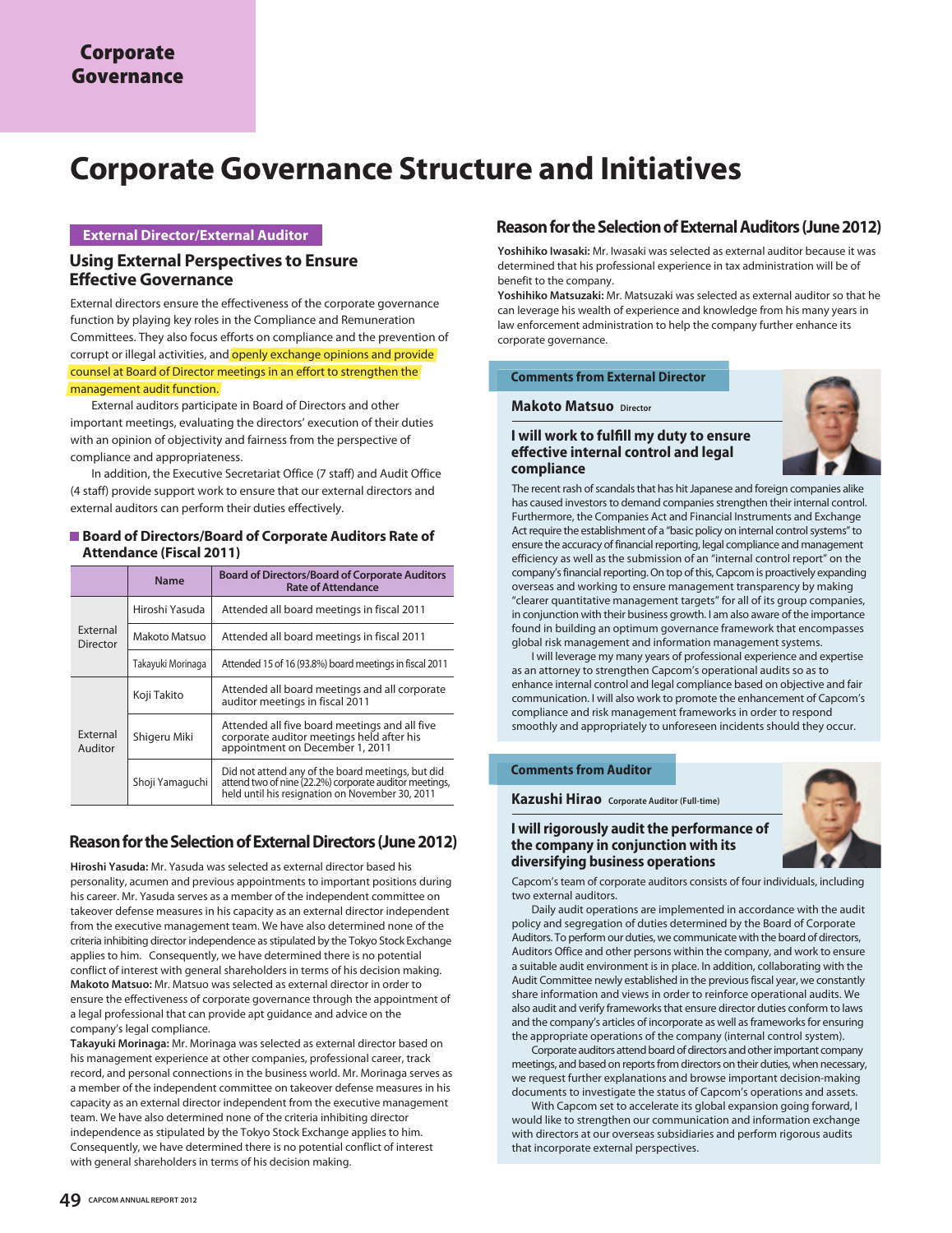# **Third-Party Assessment**

# **Promoting More "Visible" Governance**

An analysis of an assessment performed by a third-party organization into the validity and effectiveness of Capcom's corporate governance shows that the company ranked 58th among listed companies in Japan in the "NEEDS-Cges" quantitative corporate governance assessment developed by Nikkei Digital Media, Inc..

 "NEEDS-Cges" has an established reputation as a system that quantitatively assesses corporate governance using scores on a scale of 0 to 10 for eight categories, including "capital efficiency", "information disclosure", and "shareholder and capital composition", among others, assigned based on some 130 indicators calculated from data of publicly released company documents, such as financial reports.

 Capcom's total score was 8.54 points, placing it in the top 1.7% of Japan's 3,412 listed companies. Our score also greatly exceeded the average for all listed companies and for the industry, at 5.44 points and 7.34 points, respectively. Capcom achieved a perfect score of 10 for four of the eight categories, including "capital efficiency", "shareholder and capital composition", "shareholder returns" and "information disclosure".

 The main reasons for each of these perfect scores are given in the chart provided below, but in particular areas highlighted in yellow indicate measures that received particular notice.

 Moving forward, we will strive to continuously improve upon our results using such external data to achieve even more positive assessments. In addition, we will also promote more "visible" governance by publishing the details of this data on our corporate website.

#### **Third-Party Assessment Results of Capcom's Corporate Governance**

#### **Details of Capcom's Corporate Governance Assessment**

| <b>Rank</b> | Company                                     | <b>Total Score</b> |
|-------------|---------------------------------------------|--------------------|
| 58          | Capcom                                      | 8.54               |
|             | <b>Categories</b>                           | <b>Score</b>       |
|             | Capital efficiency                          | 10                 |
|             | Equity market's<br>assessment               | 9                  |
|             | Stability                                   | 5                  |
|             | Shareholder and<br>capital composition      | 10                 |
|             | <b>Board of directors</b><br>(organization) | 5                  |
|             | <b>Board of directors</b><br>(actions)      | 9                  |
|             | Shareholder<br>returns                      | 10                 |
|             | Information<br>disclosure                   | 10                 |



# **Comparison of the Industry Average and Details of Highest Rated Categories**

| <b>Highest Rated Categories</b>        | <b>Score</b> | <b>Areas that Received Particular Notice</b>                                                                         |
|----------------------------------------|--------------|----------------------------------------------------------------------------------------------------------------------|
| <b>Capital efficiency</b>              | 10           | <b>ROA</b><br><b>ROF</b><br>Cash flow                                                                                |
| Shareholder and<br>capital composition | 10           | Ratio of institutional investor shareholdings<br>Ratio of foreign investor shareholdings<br>Cross-shareholding ratio |
| Shareholder returns                    | 10           | Shareholder return ratio<br>Increase in per share dividend                                                           |
| <b>Information</b><br>disclosure       | 10           | Changes in accounting policy<br>Date of general shareholders' meeting<br>Corporate website                           |

\* Source: NEEDS-Cges from Nikkei Digital Media Inc.

#### **Shareholders' Meeting Resolutions**

The following presents the number of votes in favor, opposed or abstained for the matters to be resolved at the fiscal 2011 general shareholders' meeting, the requirements for the resolutions to be passed and the results of voting.

| <b>Resolutions</b>                                                                                               | Approval Votes   Votes Opposed |         |     | Abstained Votes   Approval Rate (%) | <b>Voting Results</b> |
|------------------------------------------------------------------------------------------------------------------|--------------------------------|---------|-----|-------------------------------------|-----------------------|
| First proposal: Proposed Appropriation of Retained Earnings for the 33rd fiscal year                             | 418,406                        | 156     | 282 | 98.18                               | Resolved              |
| Second proposal: Election of Four (4) Corporate Auditors                                                         |                                |         |     |                                     |                       |
| Kazushi Hirao                                                                                                    | 413,502                        | 5.060   | 282 | 97.03                               | Resolved              |
| Masanao lechika                                                                                                  | 413,436                        | 5.126   | 282 | 97.01                               | Resolved              |
| Yoshihiko Iwasaki                                                                                                | 418,322                        | 240     | 282 | 98.16                               | Resolved              |
| Akihiko Matsuzaki                                                                                                | 418,313                        | 249     | 282 | 98.16                               | Resolved              |
| Third proposal: Election of One (1) Substitute Auditor                                                           | 418,348                        | 214     | 282 | 98.17                               | Resolved              |
| Fourth proposal: Election of Accounting Auditor                                                                  | 417.951                        | 611     | 282 | 98.07                               | Resolved              |
| Fifth proposal: Revision of Remuneration to Corporate Auditors as a Group                                        | 387,144                        | 31,418  | 282 | 90.84                               | Resolved              |
| Sixth proposal: Renewal of Countermeasures (Takeover Defense) in response to a<br>Large-Scale Purchase of Shares | 251.104                        | 167,458 | 282 | 58.92                               | Resolved              |

\*1 Conditions for each proposal to be passed

(1) The first, third, fourth, fifth and sixth proposals could be approved with a majority approval of the voting rights of the shareholders in attendance.<br>(2) The second proposal could be approved with at least one-third o shareholders in attendance.

(3) The percentage of approval is calculated according to the following formula.

Percentage of approval = number of voting rights for approval (votes exercised until the day prior to the meeting + certain shareholders in attendance on the day of the meeting) ÷ number of votes (votes<br>exercised until th

\*2 Reason why certain voting rights of shareholders in attendance were not added to the total number of voting rights The total confirmed number of votes in approval from the votes exercised until the day prior to the meeting and certain shareholders in attendance on the day of the meeting fulfilled the requirements for

each proposal. As a result, the number of voting rights for which confirmation was not made in terms of approval, opposition or abstention from shareholders in attendance on the day of the meeting were not counted because the proposals were legitimately approved in accordance with the Companies Act of Japan.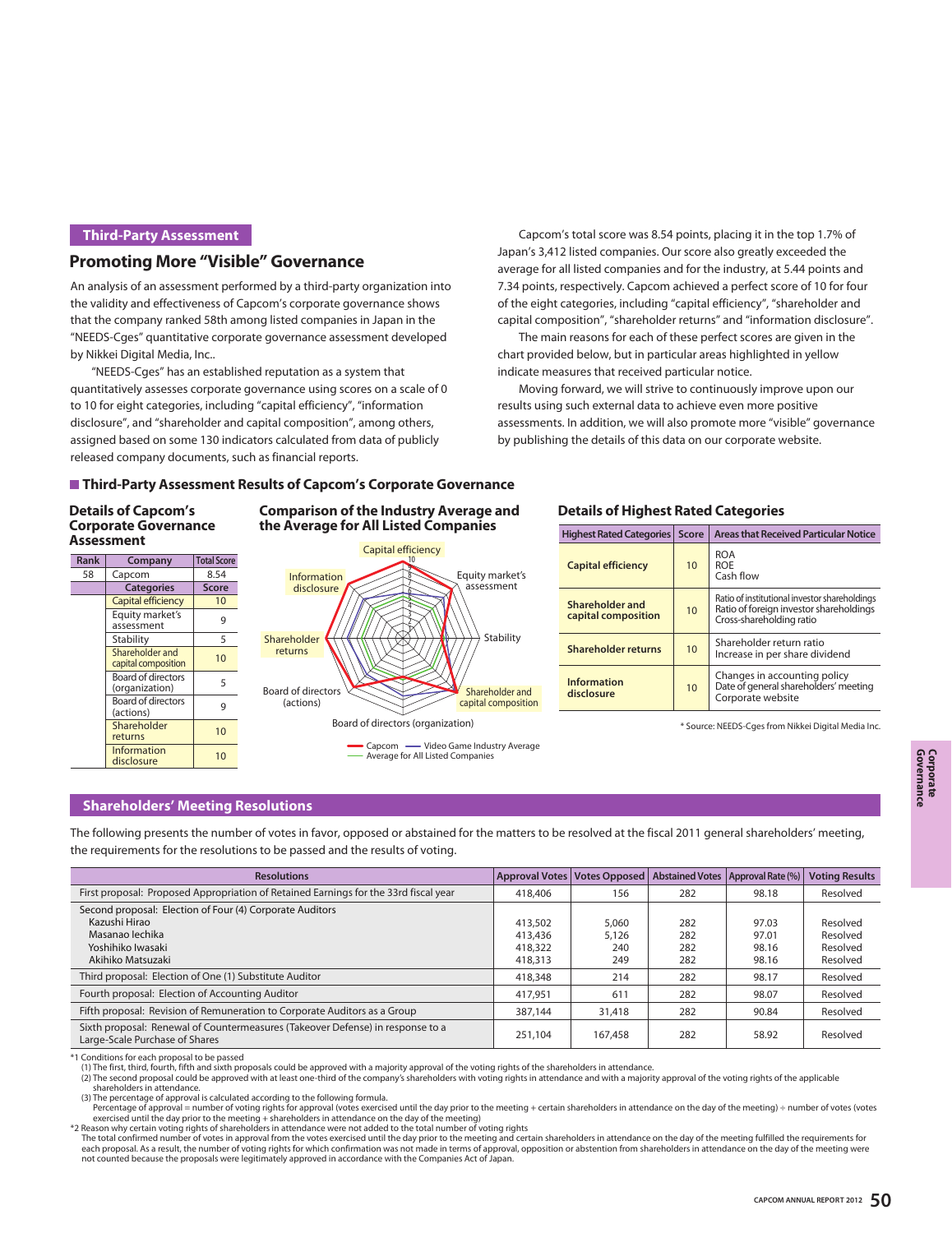# **Corporate Governance Structure and Initiatives**

# **Internal Control System Status**

# **Strengthening Risk Management through the Development of Our Internal Control System**

As part of directors' due diligence, Capcom developed the following internal control system based on the Companies Act and its enforcement regulations to ensure that all Group company practices comply with regulations and are executed in an efficient manner.

#### **1. Creation of a Structure to Ensure Directors Perform their Duties in Accordance with Laws and Regulations**

To strengthen the management monitoring function and enhance corporate value, Capcom strives to prevent illegal activities and ensure compliance through regular Compliance Committee checks while attempting to invigorate and heighten the monitoring function of the Board of Directors in accordance with advice and recommendations from the three external directors.

#### **2. Internal Control over Financial Reporting**

Based on our internal control rules, Capcom has developed and continues to operate the necessary systems in order to guarantee reliable financial reporting and ensure proper internal control over financial reporting, in accordance with the Financial Instruments and Exchange Act. Our internal control system over consolidated financial reporting at the end of the period under review has been determined as effective and the results of this assessment have been reported to the Director-General of the Kanto Regional Finance Bureau in the form of an internal control report. The results have also been disclosed through EDINET and our corporate website.

#### **3. Develop a System to Maintain Appropriate Business Practices (1) Information Management and Storage**

The management and storage of documents and information such as the minutes from board meetings is conducted in accordance with "document management regulations".

#### **(2) Risk Management**

A risk management structure and "crisis management regulations" were created to proactively prevent crises and execute the appropriate actions if one occurs.

#### **(3) Efficient Execution of Business Operations**

Capcom introduced a Corporate Officer System under which the duties of the Board of Directors and corporate officers are separated to enable smooth and flexible business operations and enhance management efficiency.

#### **(4) Legal Compliance System**

The "Capcom Code of Conduct" is our guideline for legal compliance. We seek to prevent illegal activities and misconduct through employee training and monitoring programs.

#### **(5) Operational Audit Structure**

In accordance with auditing policies, the execution of operations by corporate officers are audited, with recommendations for improvements indicated in auditor reports as necessary to ensure internal controls function effectively. To enable auditors to perform their duties smoothly

and appropriately, an employee is selected with the consent of auditors to provide assistance.

#### **4. Basic Policy and Framework for the Eradication of Antisocial Forces**

Capcom takes a firm stand against antisocial forces that threaten social order and the safety of citizens, and strictly prohibits any association with such groups at the organizational, employee and individual levels. If we are contacted by such groups, in addition to swift organizational measures, we will cooperate with the police and other relevant authorities to firmly refuse unlawful demands.

 While Capcom attempts to remain aware of information related to these groups in order to avoid contact or involvement, if we discover that we have unknowingly become involved with them, we will immediately terminate the association with the help of the police and other relevant authorities.

#### **Initiatives to Strengthen Compliance**

# **Focusing on the Viability and Effectiveness of Our Compliance System**

As noted on page 48, Capcom has established a Compliance Committee chaired by an external director that periodically reports to the board of directors and issues reminders and recommendations as well as provides advice based on reports from local compliance committees. The Internal Auditing Department, which has been established as the committee's secretariat, works to enhance the viability of the entire Capcom Group's compliance system by planning and operating the internal compliance system and functioning as the department that provides consultations and receives notifications to prevent legal violations before they occur.

 Furthermore, the "Capcom Code of Conduct" was formulated to strengthen our compliance system. Capcom is dedicated to proactively preventing illegal acts and misconduct, and ensuring legal compliance through the promulgation of corporate ethics and principles.

 During the period under review, the Compliance Committee met four times and conducted compliance training sessions for new employees. Also, "e-learning sessions on legal compliance and personal information protection rules" were given to all employees.

 Compliance is the foundation of corporate governance and the basis for the fulfillment of corporate social responsibility. Capcom will continue to instill this understanding in all its officers and employees.

#### ■ Status of Training and Other Programs (Fiscal 2011)

| <b>Activity</b>                                      | No. of<br><b>Times</b> | <b>Target</b> |
|------------------------------------------------------|------------------------|---------------|
| Compliance training                                  |                        | New employees |
| Sessions on legal compliance                         |                        | All employees |
| Sessions on personal information<br>protection rules | ς                      | All employees |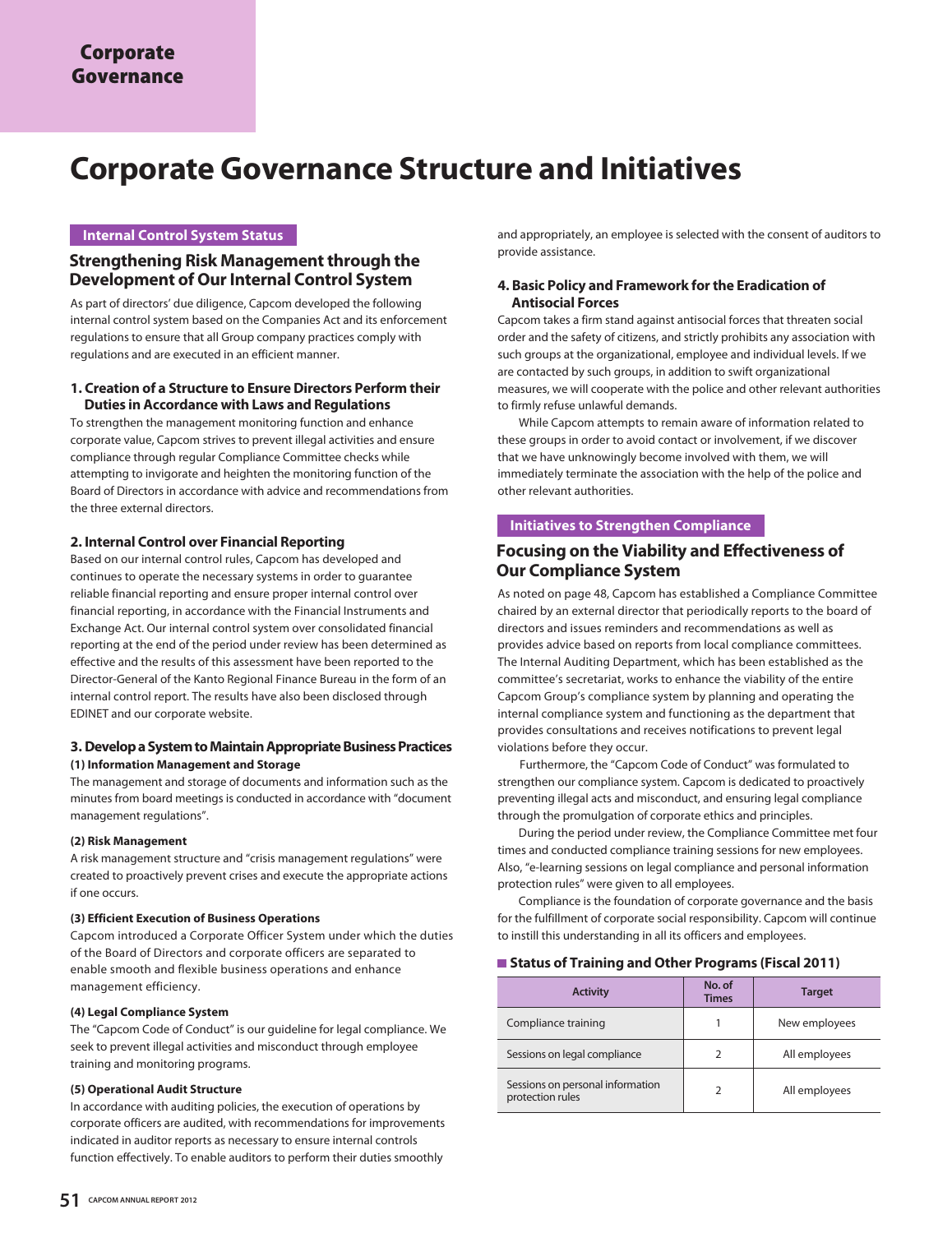



#### **Periodic Compliance Checks**

# **Compliance Status Checked Regularly**

Capcom conducts "periodic compliance checks" to regularly monitor the operational status of each of its departments. Every six months more than 30 items, including fair business practices, workplace health and safety, and information asset management, are checked using a paper questionnaire, while more than 40 compliance officers covering each department are also interviewed individually to confirm the effectiveness of our overall compliance system.

 In response to feedback received from interviews and questions during the "periodic compliance check", such as on protocol for issuing documents to business partners and proper document management practices, clear-cut answers are provided to related persons and when necessary, all employees are notified and made aware using the intranet.

#### **Compliance Hotline**

# **Special Hotline Set Up for Compliance Issues**

Capcom established the "Compliance Hotline" and "Corporate Ethics Hotline Rules" in accordance with the Whistle-Blower Protection Act of Japan and as a means to prevent and uncover risks in order for the company to thoroughly practice compliance-focused management.

 This hotline enables the company to smoothly address whistle-blowing complaints from employees and have in place an environment to prevent legal violations or illegal behaviors as well as take corrective action.

#### **Information Security Initiatives**

# **Building Mechanisms for the Appropriate Protection of Information Assets**

As a company primarily engaged in the planning and development of software, Capcom is an environment where the latest information

technology is always in use. Compared to companies in other lines of business, we face relatively high information security risks.

 Capcom protects its information assets from theft, loss, accident and threat of damage, and has formulated an information security policy appropriate for a corporation trusted by society.

 We also provide employees with a self-learning environment via the company intranet, and publish internal information regulation collections including "Basic Security Policies", "System Usage Policies" and "Basic Disclosure Policies".

We use a firewall to protect us from external attacks via the Internet, and our internal system requires each user to have a unique ID, password and PIN to access the system, thereby reducing the risk of unwelcome intruders.

 Furthermore, we are in the process of patching known security holes. Furthermore, over the next few years we will implement measures to prevent information leaks, which will include (1) identification of information leak risks, (2) creation of an early response structure to respond to information leaks and (3) establish response process to minimize damage in event information is leaked.

 We will require the help of an outside investigative company to conduct the inspection and diagnosis of our information management system involved in (1) to clearly identify the critical risks we face, while (3) will involve a system capable of quickly auditing the information log to find the cause and prevent the reoccurrence of problems. In this manner, we are focusing our efforts on using our expertise to enhance our internal response capabilities.

 To improve security literacy among all our employees, we are implementing internal training to raise awareness and educate on the topic of information leak risks.

 Through these and other initiatives, Capcom is striving to create a structure for making an appropriate first response in the event information is leaked or an accident occurs.

# **Business Continuity Plan (BCP) Initiatives**

# **Strengthening Our Crisis Management System**

Capcom is working to strengthen its crisis management system in order to minimize damages, losses and disrepute, and ensure the company continues to function, based on an appropriate and smooth response, in the event of an emergency, such as a natural disaster or accident. If an emergency occurs, under our crisis management rules, a task force consisting of top management will be set up to assess the extent of damage to the company. In addition, we have established action criteria and an emergency contact route in our crisis management manual in order to ensure an appropriate response and convey information to one another in a prompt manner.

 In the wake of the Great East Japan Earthquake, we are striving to build a crisis management system that will ensure our business continuity in the event of an unforeseen incident or natural disaster. This will be made possible by strengthening our risk management through the stockpiling of disaster-relief supplies, implementation of a safety confirmation system, and storage of Health Kits for flu, to ensure that we can properly and quickly respond to these emergencies.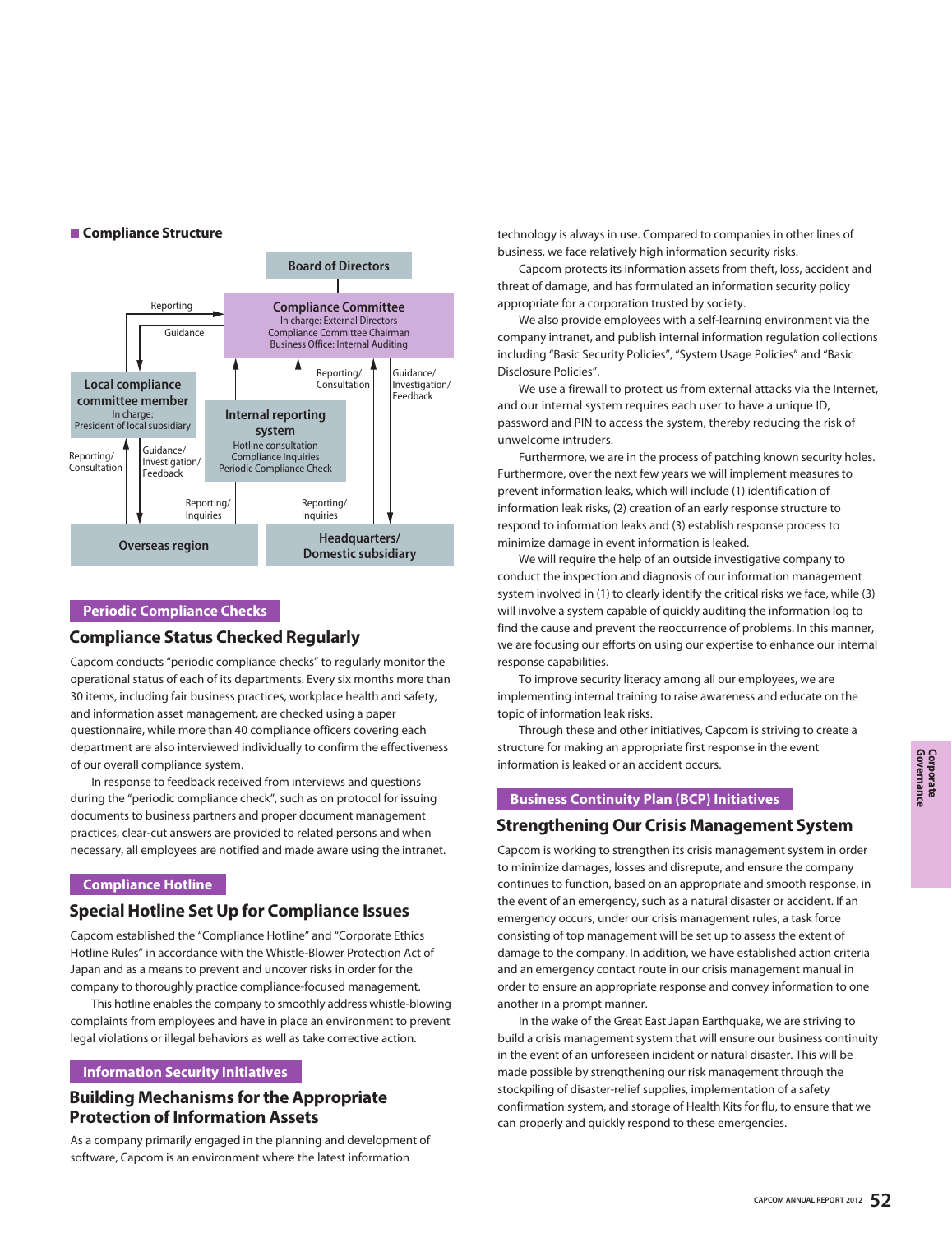#### **Basic Policies Regarding IR Activities**

#### **1. Disclosure Policies**

Capcom believes that the timely and appropriate disclosure of information is the duty of every listed company, and that accountability to our shareholders and investors is indispensable from the perspective of corporate governance.

 To this end, our basic policy for IR activities involves (1) the establishment of a responsible investor relations framework, (2) the thorough disclosure of information, and (3) the creation of a system for the timely disclosure of information to enhance management transparency.

#### **2. Disclosure Criteria**

Capcom provides timely disclosure in accordance with the Securities and Exchange Law and other regulations including the "Rules on Timely Disclosure of Corporate Information" by Issuer of Listed Security (hereinafter Timely Disclosure Rules) stipulated by the Financial Instruments and Exchange Law and the Tokyo Stock Exchange. It is our policy to disclose as much information as possible, including the disclosure of information not required by the Timely Disclosure Rules, to accommodate our investors' needs.

 We also disclose information though our corporate website in an attempt to provide quick and fair disclosure. Shareholders are informed of operating results and business conditions through business reports.

#### **3. Quiet Period**

To prevent the unauthorized disclosure of quarterly earnings information prior to official announcements, Capcom has established a quiet period starting one month prior to the scheduled earnings announcement. During this period, we refuse all inquiries relating to our business performance. However, if significant changes to our earnings outlook are anticipated during the quiet period, we will disclose this information pursuant to the Timely Disclosure Rules.

#### **4. Third-Party Assessments of IR Activities**

In recognition of our ongoing pursuit of timely and appropriate information disclosure, our IR activities and various IR tools have received a number of awards from third-party organizations. In the period under review, we received the "Best IR Award 2011", an Award for Excellence at the "Nikkei Annual Report Awards 2011", and our IR website placed first in the Gomez Consulting Co., Ltd's "Investor Relations Site Ranking 2011" for the third consecutive year.

 With an awareness of the importance of accountability, we will continue our efforts to earn the trust of investors and provide timely disclosure.

#### **5. IR Team**

Capcom IR activities are conducted by four full-time staff members in addition to the chairman, the president and the IR director on behalf of shareholders and investors in Japan and overseas.

 For earnings information and other IR-related inquiries, please contact the IR team.



Investor Relations Staff

**Public Relations & Investor Relations Section PHONE: +81-6-6920-3623 E-mail: ir@capcom.co.jp**

Business Hours: 9:00–12:00,13:00–17:30 (excluding weekends and public holidays)

# **IR Activities CSR Initiatives**

# **Offering Educational Assistance as Part of Our Social Responsibilities as a Game Software Manufacturer**

Video games are a comparatively new cultural phenomenon about which there is little academic research. Rather than examining the educational aspects, theories about the detrimental effects resulting from violent content have been persistently trumpeted to the general public. Nevertheless, the idea of a "future career" as a video game creator is very popular among children, and some schools have even begun to incorporate portable video game consoles into the classroom in recent years.

 As part of our corporate social responsibilities as a game software manufacturer, we believe that fostering an understanding about video games by inviting elementary and junior high school students to visit our company and proactively participate in classroom activities at schools. We conduct two highly acclaimed programs: the "Career Education Support program" providing an overview of the company, focusing on the rewards and challenges of developing video game software; and the "Game Literacy Education Support program" teaching students how to develop a healthy relationship with video games.

 In the period under review, we launched a new educational program focused on the "Career Education Support program" based on the Ministry of Education, Culture, Sports, Science and Technology's new guidelines on fostering "zest for life". This program represents our commitment to continually improve our educational assistance based on feedback received from educators.

 As a result, as of March 31, 2012, 1,256 students from 177 schools had visited the company, and Capcom school visits have been held for a cumulative total 1,455 students in 15 schools, including Takarabe Kita Elementary School in Kagoshima Prefecture.

 For the next fiscal year, based on the advice of a university education specialist and feedback received from schools, we will initiate a new program using the "Pictorial Book for Mathematics Used at Work" (tentative name) in collaboration with the NPO Association of Corporation and Education. This will enable us to promote CSR activities more aligned to the needs of schools today.

#### **Educational Support Programs**

|                         | Fiscal 2011                           |     | Cumulative<br>(fiscal 2005 to 2011) |                     |  |
|-------------------------|---------------------------------------|-----|-------------------------------------|---------------------|--|
|                         | <b>Participants</b><br><b>Schools</b> |     | <b>Schools</b>                      | <b>Participants</b> |  |
| Capcom<br>school visits |                                       | 665 | 15                                  | 1,455               |  |
| Company<br>visits       | 28<br>246                             |     | 177                                 | 1,256               |  |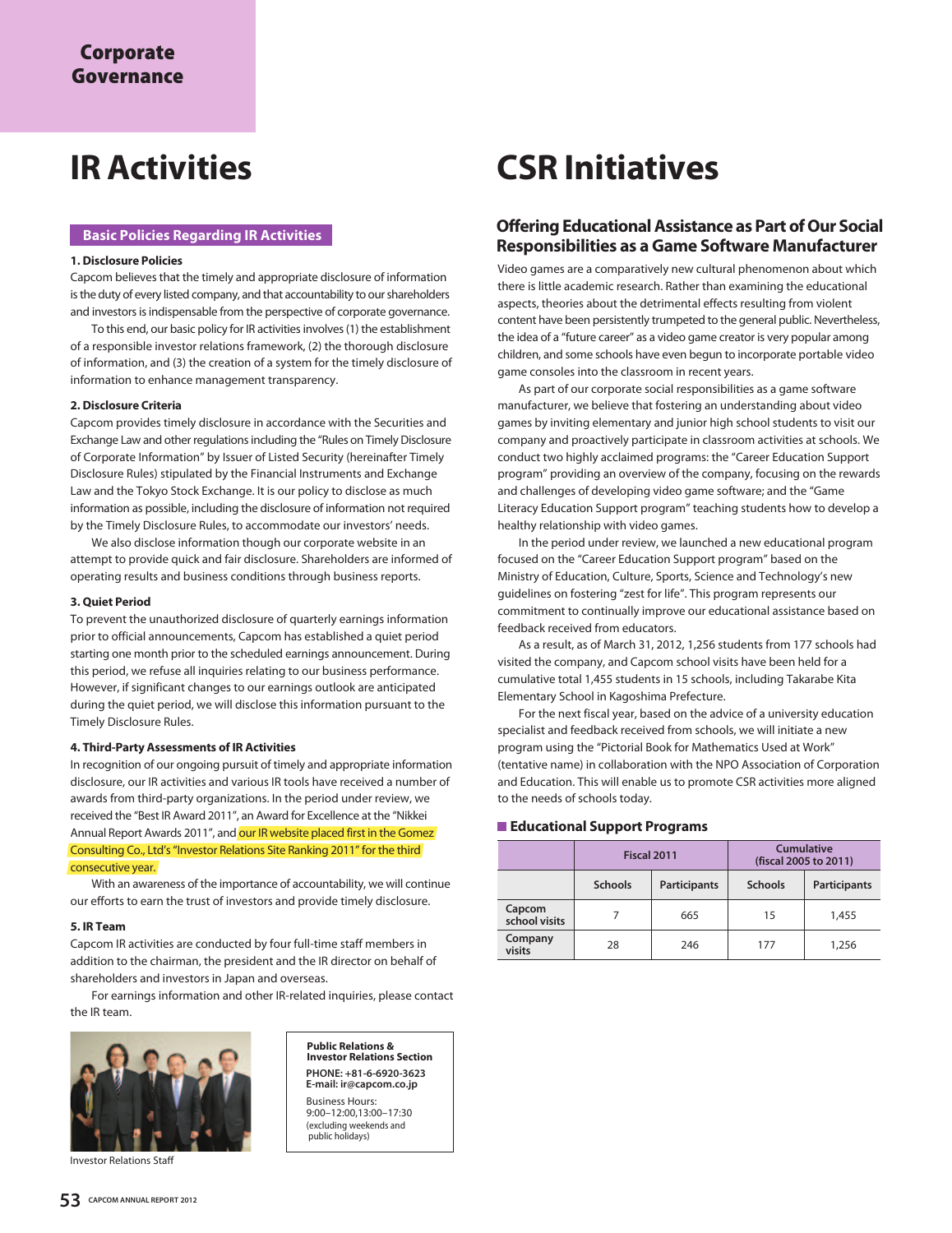#### **Capcom School Visit Case Study**

#### **June 24, 2011: Soo Municipal Takarabe Kita Elementary School in Kagoshima Prefecture**

On June 24, 2011, Capcom visited Soo Municipal Takarabe Kita Elementary School in Kagoshima Prefecture. Other students from nearby elementary and junior high schools were also invited to attend the class. Takarabe Kita Elementary School is promoting the "Dream Building Project" where people from various industries are invited to give a presentation at the school to help students achieve their dreams for the future.

 This marked the first time that we held the program more focused on career education. A total of 58 students learned about the type of work performed at a video game company through popular video games. All of the students showed a strong interest the work of video game developers and their workplace environment. During the part of the presentation when asked what type of skills were need to work at a video game company, many students raised their hand and shared their guesses, providing a lively and fun classroom experience.



#### **Capcom School Visit Feedback**

#### **We received a wide range of comments after our Capcom school visits and student company visits.**

- I felt like I wanted to become a programmer. I also found that it's important for a programmer to be able to reflect many different views from within the company in their work (elementary school student).
- The class taught me that it takes the teamwork of many different people just to make one video game (junior high school student).
- It was very meaningful for the children to learn about the work of video game creators in one of Japan's most prominent industries (public library employee).
- I felt it was a great opportunity for children to learn not only about work at a video game company, but also about what it takes to be a contributing member of society. It was also a great chance for parents to be more aware of how they can communicate with their children through video games (parent of elementary school student).
- Having the chance to learn directly from video game professional in a classroom format will likely leave a lasting impression on students (elementary school teacher).
- I found that students listened quite attentively and felt it was a good opportunity for students to learn from and interact with working adults other than their teachers (junior high school teacher).

# **Providing Free Copies of "Secrets of Video Games" to Schools and Public Libraries**

Capcom publishes the educational comic "Secrets of Video Games" in cooperation with Gakken Co., Ltd. The comic offers insights into the game development process, promotes healthy relationships with video games and provides information on what to study to become a video game creator.

 The comic is distributed free of charge to 24,000 elementary schools and 2,700 public libraries across Japan, as well as to students as an educational material in advance of a Capcom visit to their school. It is also recommended by the National Congress of Parents and Teachers Association of Japan for use as a secondary teaching material in integrated courses and other classroom settings.

# **Rating System for the Sound Development of Youth**

The video game industry voluntarily restricts game content and sales methods to limit access to sexual and violent content for the healthy development of young people who frequently play home video games. Specifically, before all home video games are sold, they are given a rating by the Computer Entertainment Rating Organization (CERO) that informs consumers of the nature of the content and age-appropriateness via a label on the game package. The industry voluntarily prohibits the sale of software intended for users 18 years or older (category Z) to consumers who are under 18, with 99% of retailers\* separating game displays by ratings category and checking purchaser identification to confirm age. Furthermore, to ensure fairness, CERO is not affiliated with any company or organization, but exists and operates independently.

 In addition, the latest home video game consoles include a parental control function that enables parents to limit the purchase and use of certain games according to their ratings. The industry is making a concerted effort to promote the adoption of this ratings system and improve its efficacy.

\* From the results of the 4th CERO Age-Based Ratings System Field Survey In the period under review, Capcom made an effort to promote a greater understanding of this ratings system through detailed explanations in "Secrets of Video Games" and on its corporate website, as well as during student visits to the company and presentations at schools.



Gakken's "Understanding" Series: Gakkert's Understanding Series.<br>"Secrets of Video Games" Rating Symbol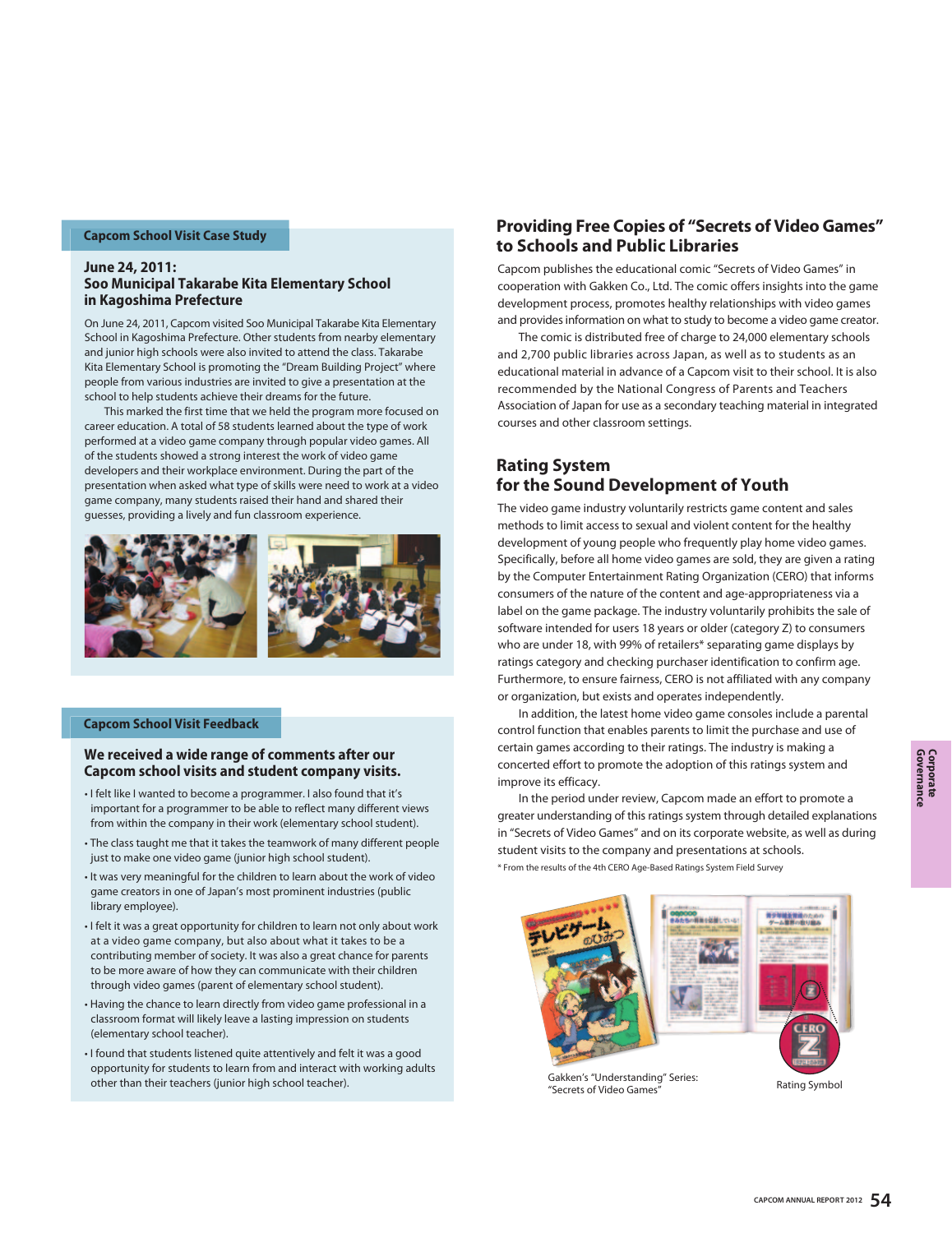# **Risk Management**

# **Various Risk Management Efforts to Achieve Stable Earnings**

Capcom faces many risks (see below) that have the potential to affect operating performance and the company's financial condition. A risk management system has been created to minimize the impact of these risks on operating and other performance.

 For example, in terms of intellectual property rights, the legal affairs department (composed of patent and trademark copyright teams) conducts preliminary audits and submits the required applications during the planning and production stages of development in an effort to avoid the risk of infringement in terms of the acquisition and maintenance of rights. Capcom also focuses on internal education by holding in-house intellectual property study groups on a regular basis and conducting activities to impart legal knowledge.

 Furthermore, in terms of "risks related to overseas operations", in consideration of the culture, religion and customs of each country the legal affairs division and quality control departments conduct game content checks in addition to those conducted by the research department, and the legal affairs division consults with local legal teams as necessary to ensure compliance with local laws. Regarding the increased task risk of expanding overseas operations, Capcom requests advanced pricing agreements to limit transfer pricing risk.

#### **Risks Affecting Operating Results**

Capcom is exposed to risks which may affect its operating results, financial status, stock price and its operational environments, including but not limited to those stated in writing below, which are based on information that is available as of March 31, 2012 and certain assumptions by the Group that serve as the basis of rational judgments.

#### **1. Risks Relating to Consumer Online Games**

#### **(1) Increase in Development Costs**

In recent years, home video game consoles have become sophisticated partly due to the adoption of computer graphics technology, and the development costs have tended to increase. Therefore, there is a risk that the development costs may become irrecoverable with respect to some software titles, including those which have failed to fulfill the sales plan.

#### **(2) Obsolescence of Game Software**

Game users are mainly children and young people. In addition, competition against other industries which have the same customer base is intensifying, including mobile phones and the Internet. Therefore, the life of products is not necessarily long, and games become outdated quickly; there is a risk that product inventory may increase and development costs may become irrecoverable.

#### **(3) Dependency on Popular Series**

Capcom releases many game titles in the market. Among them, a handful of titles tend to be dominant in terms of popularity. Further, sequel titles undergo limited volatility in terms of sales, and help stabilize our business performance. However, we may lose users in the event of any problem in these popular software titles or any change in the market environment. There is a risk that it may result in having an adverse effect on our future business strategies and business performance.

#### **(4) Violent Scenes and Depictions**

Some of our popular software titles have provocative graphics and text, such as violent and grotesque scenes. Accordingly, in the event of violent incidents and other criminal cases involving juveniles, we may be subject to a smear campaign by some sections of the mass media which often point out the correlation between crime and games. Therefore, there is a risk that it may result in having an adverse effect on our business performance, corporate value and narrowed distribution channel under instructions by the relevant authorities.

#### **(5) Seasonal Fluctuations**

Trends in the demand for games fluctuate substantially throughout the year. As the market experiences peak demand during the Christmas season until New Year's Day, the first quarter of the year tends to be relatively quiet. Accordingly, there is a risk that business performance may substantially fluctuate from quarter to quarter.

#### **(6) Trends in Proliferation of Home Video Game Consoles**

Our home video game titles are primarily supplied to game consoles made by Sony Computer Entertainment Inc., Nintendo Co., Ltd. and Microsoft Corporation. Therefore, there is a risk that our business strategies and business performance may be adversely affected in the event of any setback in the proliferation trends or any problem in their game consoles.

#### **(7) License Agreements with Console Manufactures**

We take a multi-platform approach, which involves supplying home video game software titles to all existing game platforms. Accordingly, we have a license for manufacturing and distributing game software from Sony Computer Entertainment Inc., Nintendo Co., Ltd. and Microsoft Corporation, who are also our competitors. However, there is a risk that amendments to the licensing agreements and new terms and conditions of the agreements may have an adverse effect on our future development strategies and business performance.

#### **(8) Technological Enhancement of Home Video Game Platforms** New home video game platforms have been released every four to six years in the past. In the hardware transition stage, users tend to be reluctant to purchase new software. Therefore, there is a risk that our business performance may be adversely affected by sluggish sales in the transition stage.

#### **(9) Expansion of Used Software Market**

Currently, used software accounts for approximately one-third of the domestic software market. Also, the flood of pirated copies in the Asian market is becoming increasingly serious.

 Therefore, it is gradually becoming more difficult to recover the development costs. There is a risk that it may adversely affect our operating results, depending on the trends in the market.

#### **2. Risks Relating to Other Businesses**

#### **(1) Mobile Content**

In recent years, the Internet market has been expanding on the rapid growth of smartphones and other mobile handsets, but if hardware development lags new technology, it may become impossible to ensure the smooth provision of games and other digital content. Furthermore, in the event that the number of users declined on SNS sites where we distribute content as a result of decentralized amusement or diversification of consumer needs, there is a risk that it may adversely affect our operating results.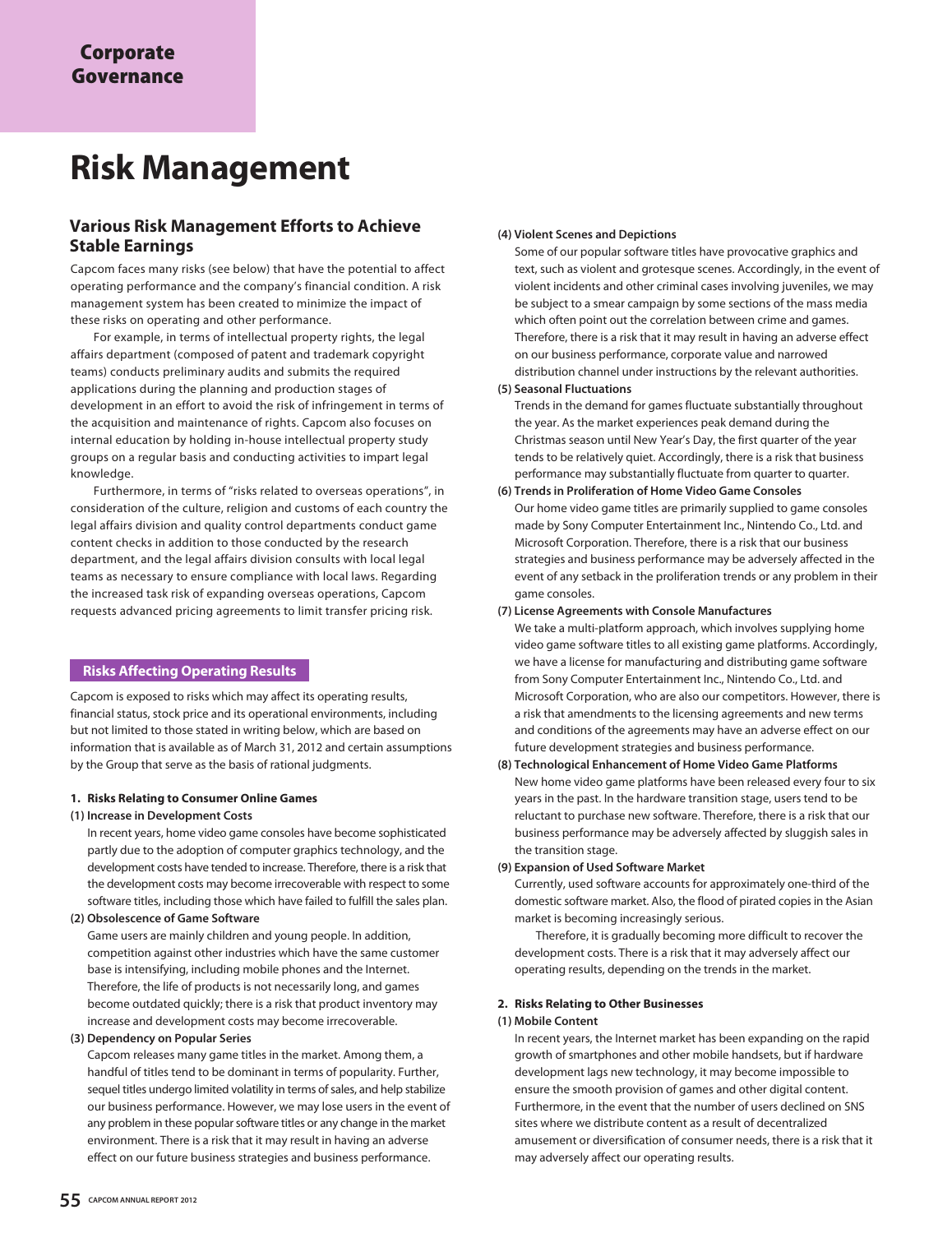#### **(2) Arcade Operations**

There is a risk that customer traffic and the unit value of customers may be adversely affected by the popularity of installed machines, diversification of entertainment, falling birth rate, intensified competition and changes in the market environment and other such factors.

#### **(3) Amusement Equipments**

There is a risk that our business performance may be adversely affected by the closing gap between arcade games and home video game consoles, the decline in facility operators' purchasing power, changes in the business environment and uncertainties for growth.

 At the same time, the number of customers to whom we provide peripheral devices for game machines is quite limited. And, the performance of the "Amusement Equipment business" may depend heavily on the sale of these devices in some fiscal years. Under the provision of the "Entertainment and Amusement Trade and the Implementation Rules for the Entertainment and Amusement Trades Rationalizing Act", we are allowed to sell the peripheral devices for only those machines which passed the test of the Security Electronics and Communications Technology Association. The performance of this business segment may be affected significantly by the trend of such industry systems.

 Thus, it is possible that changes in such a trend could negatively affect the operating results of the entire Capcom Group.

#### **3. Risks Relating to Overseas Operations**

- **(1)** There is a risk that our business strategies and business performance may be adversely affected by market trends and the existence of competitors in other countries within our sales territory, in addition to other various country risks including political, economic, legislative, cultural, religious, custom and foreign currency risks.
- **(2)** As the volume of the overseas transaction expands, it is possible that the loss or expense burden (i.e.; tax rates and custom duties) will increase depending on the regulations or the interpretation of the accounting laws by the audit authorities. The operating results and financial position of the Capcom group may be affected negatively by these conditions.
- **(3)** There is a risk that our business performance may be adversely affected by the increase in expenses and the failure to recover overseas investment in the event of unforeseeable circumstances which cannot be predicted by feasibility studies.

#### **4. Risks Relating to Financial Status and Operating Results**

- **(1)** As mentioned before, home video game software, which is our principal business, is exposed to the risk of increasing inventories, as the products generally have a short life and become obsolete quickly. There is a risk that our financial status and operating results may be adversely affected by their obsoleteness.
- **(2)** As already explained, our business performance may substantially fluctuate from quarter to quarter, as the market environment may change throughout the year in our industry. Also, cash flows may not be generated as originally planned, due to the fall in sales, changes in management strategies and other factors. There is a risk that it may result in having an adverse effect on the operating results in the following years.

#### **5. Risks Relating to Development Technologies**

Products relating to game machines including home video game consoles are subject to rapid technological progress, and are constantly evolving. Therefore, there is a risk that sales opportunities may be lost due to delays in responding to technological progress, which may result in having an adverse effect on our operating results and product quality.

#### **6. Legislative Risks**

Arcade operations are controlled by the "Entertainment Establishments Control Law" and its related regulations and ordinances. Due to the amendment and establishment of the laws and ordinances in the future, the scope of business activities may be subject to changes or preliminary examination, inspection and other procedures carried out by regulatory agencies may become stricter. There is a risk that it may result in impeding our business plans, and adversely affecting the business and operating results.

#### **7. Risks Relating to Intellectual Property Rights**

The development and distribution of game software involve intellectual property rights such as patent rights, trademark rights, utility model rights, design rights, copyrights, etc. Therefore, there is a probability that the development and distribution of game software may become difficult if we cannot acquire intellectual property rights. Also, one cannot deny the risk of a third party's intellectual property rights being violated by us. There is a risk that they may adversely affect our operating results.

#### **8. Risks Relating to Lawsuits**

In the past, Capcom has sued over copyright infringement or been sued in other cases. In addition, as the company expands its business domain, it is possible Capcom may be taken to court in the future over product liability, labor or intellectual property rights related issues. As a result, there is a risk that they may adversely affect our operating results, depending on the type of the lawsuit and the amount claimed in the lawsuit.

#### **9. Risks Relating to Information Leaks**

It is possible for hardware, software and databases to be compromised through unauthorized access via technology exceeding our assumptions, computer viruses, and other unforeseeable events. Accordingly, in the event that confidential information related to individual persons or game development was leaked, damages may have to be paid, the company's image may be tarnished and development may be brought to a halt. Therefore, the operating results and financial position of the Capcom group may be negatively affected by these incidents.

#### **10. Development and Assurance of Human Resources**

The expression, "the business is all about its people", means that the future success and growth of any corporation depends upon competent employees. Although Capcom group is actively engaged in recruiting, educating, and securing excellent human resources, the mobility of personnel is relatively high in the game industry, and it is possible that our business activities will be disturbed if any of our talented employees decide to resign or to move to our competitors.

 Therefore, the operating results and financial position of the Capcom group may be affected negatively by these factors.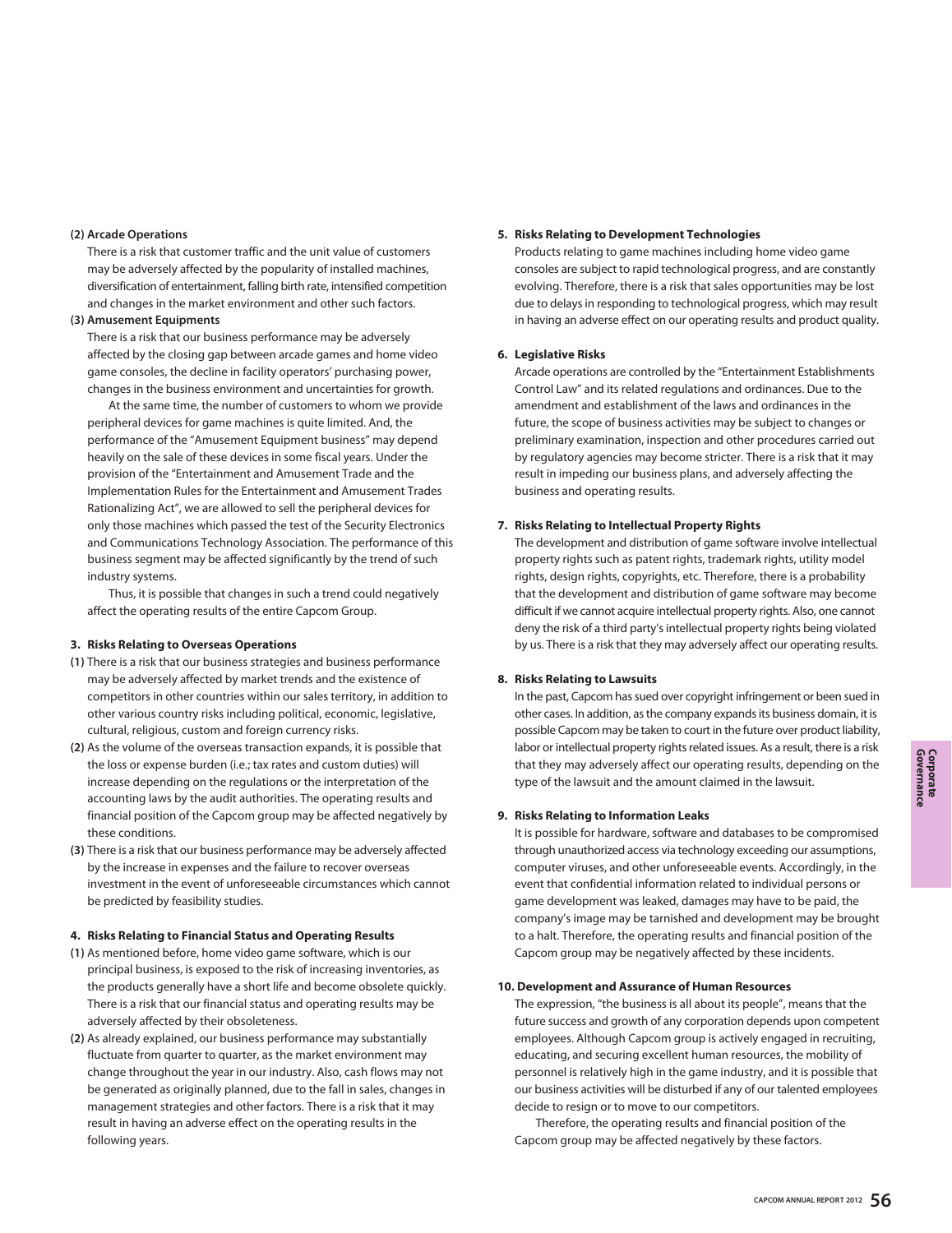# **Directors and Corporate Auditors**



# **Kenzo Tsujimoto**

Chairman and Chief Executive Officer (CEO)

- 
- Jul. 1985 President and Representative Director of the Company<br>Apr. 2001 Chief Executive Officer (CEO) of the Company (to present)
- Chairman and Representative Director of the Company (to present) Jul. 2007

# **Haruhiro Tsujimoto**

President and Chief Operating Officer (COO)

- Apr. 1987 Entered into the Company<br>Jun. 1997 Director of the Company
- 
- Managing Director of the Company Senior Managing Director of the Company Feb. 1999 Apr. 2001
- Jul. 2004
- Director and Executive Corporate Officer of the Company Director and Executive Vice President of the Company Representative Director, President and Chief Apr. 2006
- Operating Officer (COO) of the Company (to present) Jul. 2007

# **Tamio Oda**

Director, Executive Vice President and Chief Financial Officer (CFO)

| Apr. 1969 | Entered into The Sanwa Bank, Limited. (Currently The |
|-----------|------------------------------------------------------|
|           | Bank of Tokyo-Mitsubishi UFJ, Limited.)              |
| Jun. 1991 | Managing Director of Unicharm Corporation            |

- Jun. 1991
- Branch Manager of Nakanoshima Branch of the said bank Managing Director of Daisue Construction Co., Ltd. Jun. Jun. 1997 1999
- Advisor of the Company May 2001
- Director of the Company Managing Director of the Company Jun. 2001
- Director, Executive Corporate Officer, Chief Financial Officer (CFO) and in charge of Corporate Strategies, Administration, President's Office, Affiliated Companies' Management of the Company Jun. 2003 Jul. 2004
- Director, in charge of Corporate Management of the Company (to present) Jul. 2007
- Jul. 2010 Director, Chief Financial Officer (CFO) of the Company (to present) Director, Executive Vice President of the Company (to Apr. 2011
- present)

# **Kazuhiko Abe**

Director and Executive Corporate Officer

- Entered into The Mitsubishi Bank, Limited. (Currently The Apr. 1987
- Bank of Tokyo-Mitsubishi UFJ, Limited.)
- Deputy Manager of New York Branch, the said Bank Executive Officer, Hikari Tsushin, Inc. Jul. Nov. 1994 2000
- Executive Officer, Intuit Co., Ltd. (Currently Yayoi Co., Ltd.) Jan. 2002
- Entered into the Company Mar. 2003
- Jul. 2003 Apr. 2004
- 
- Apr. Jun. 2006 2006
- Jul. 2007
- General Manager of Corporate Planning Dept. of the Company<br>Corporate Officer of the Company<br>Managing Corporate Officer of the Company<br>Director, Chief Financial Officer (CFO) of the Company<br>Director, in charge of Group Mana Jul. Apr. 2010 2011

# **Yoshifumi Yamashita**

Director and Executive Corporate Officer

- Feb. 1992
- Entered into the Company General Manager, Business Dept. in R&D Division of the Company Corporate Officer and Head of Budget Control Office of the Company Apr. May 1997 2001
- Managing Corporate Officer, Head of Creative Division of the Company Jul. 2003
- Executive Corporate Officer (to present), Head of Human Resources, IT and Research & Development Management Director, in charge of Human Resources, IT and Research & Development Management of the Company (to present) Apr. 2011
- Jun. 2011

#### **Katsuhiko Ichii**

Director and Executive Corporate Officer

- 
- Entered into the Company General Manager of Home Video Games Business of the Company Corporate Officer Head of Home Video Games Business Aug. Oct. 2004 2004 Apr. 2005
- Strategy Division of the Company Managing Corporate Officer and Head of Home Video Apr. 2006
- Games Business of the Company Executive Corporate Officer (to present), General Manager of Consumer Entertainment Business Management Group and Head of Consumer Games Business Division and Apr. 2011
- Consumer Games R&D Division of the Company Director, in charge of Consumer Games Business of the Jun. 2011 Company (to present)

#### **Sumitaka Hatsuno Director**

| Dec. 1989 | <b>Entered into the Company</b>                                                                                                                                           |
|-----------|---------------------------------------------------------------------------------------------------------------------------------------------------------------------------|
| Apr. 1993 | General Manager of Arcade Operations Dept. of<br>the Company                                                                                                              |
| Jun. 1999 | Corporate Officer and General Manager of<br>Arcade Operations Dept. of the Company                                                                                        |
| Jul. 2004 | Managing Corporate Officer of the Company                                                                                                                                 |
| Jun. 2005 | Director of the Company                                                                                                                                                   |
| Apr. 2006 | Director, Executive Corporate Officer of the<br>Company                                                                                                                   |
| Jul. 2007 | Director, in charge of Arcade Operations, Arcade<br>Game Sales and Pachinko & Pachislo Business of<br>the Company                                                         |
| Jan. 2010 | Director, in charge of Arcade Game Sales,<br>Pachinko & Pachislo Business, Purchasing Dept.,<br>Ueno Branch and Dedicated Dabinet QC Dept.<br>of the Company (to present) |
| Apr. 2010 | Director, in charge of Arcade Business, Pachinko<br>& Pachislo Business and Production Control<br>Department of the Company                                               |
| Jun. 2011 | Director, in charge of Arcade Business and<br>Pachinko & Pachislo Business of the Company<br>(to present)                                                                 |

#### **Hiroshi Tobisawa** Director

| Aug. 1997 | Entered into the Company                                                                             |
|-----------|------------------------------------------------------------------------------------------------------|
| Apr. 1998 | General Manager of Corporate Planning Dept. of<br>the Company                                        |
| Jun. 1999 | Corporate Officer & General Manager of Home<br>Video Games Domestic Sales Division of the<br>Company |
| Apr. 2001 | Managing Corporate Officer of the Company                                                            |
| Jun. 2005 | Director of the Company                                                                              |
| Jul. 2007 | Director, in charge of Overseas Business of the<br>Company                                           |
| Jul. 2010 | Director, in charge of Special Missions of the<br>Company                                            |
| Apr. 2011 | Director, in charge of Asian countries of the<br>Company (to present)                                |